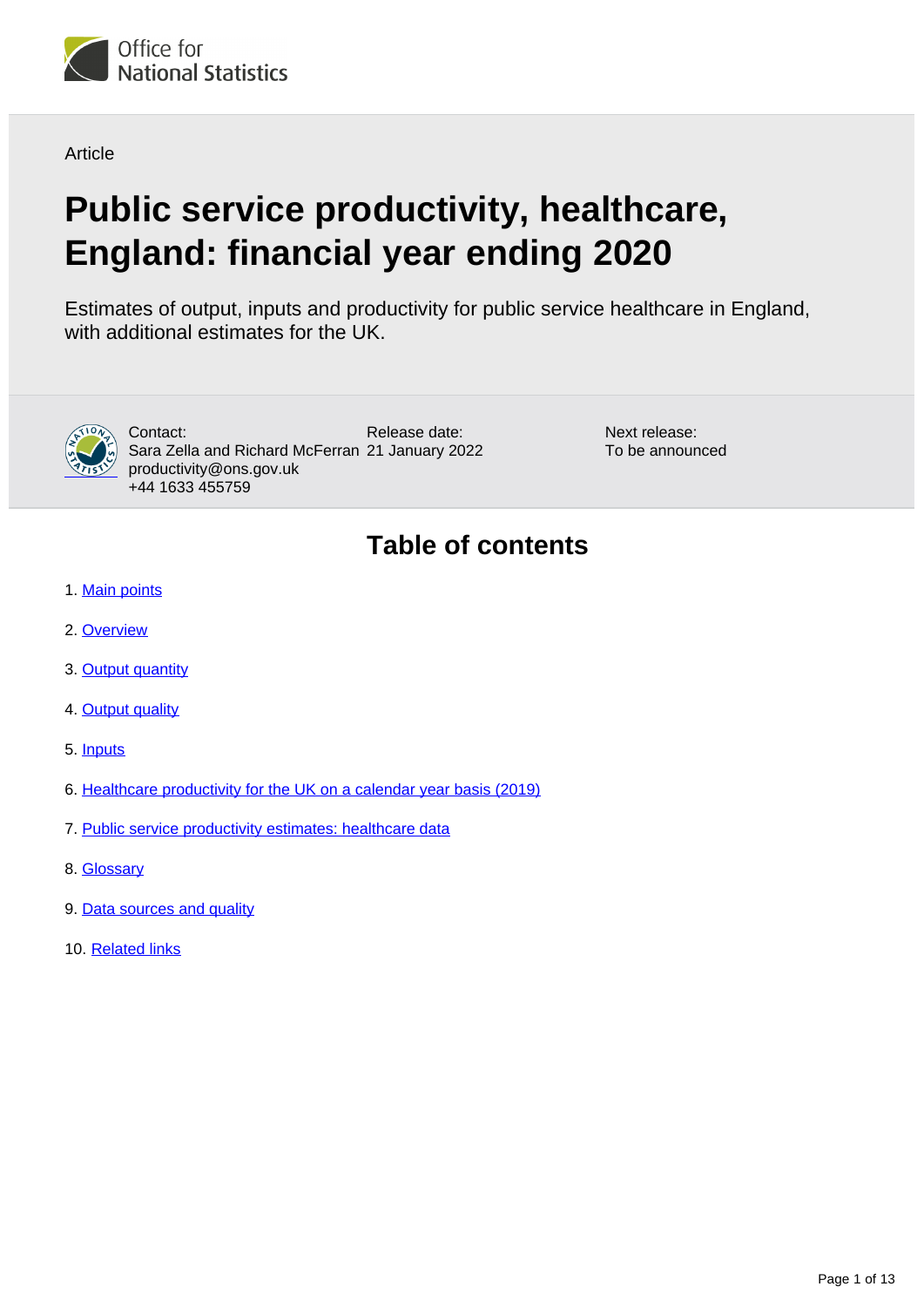# <span id="page-1-0"></span>**1 . Main points**

- In the financial year ending 2020 (FYE 2020), public service healthcare productivity decreased by 1.9%, following a negative growth of 0.4% in FYE 2019.
- Non-quality adjusted productivity decreased by 2.0% in FYE 2020.
- Growth in non-quality adjusted output slowed to 0.9% in FYE 2020; this represents the slowest output growth on record.
- Quality adjustment added a negligible amount to output growth (0.0%) in FYE 2020; this is the smallest quality adjustment effect since FYE 2013.
- Growth in the inputs used in the provision of healthcare increased by 2.9% in FYE 2020 compared with FYE 2019, but is still below the average growth of 3.7% since FYE 1996.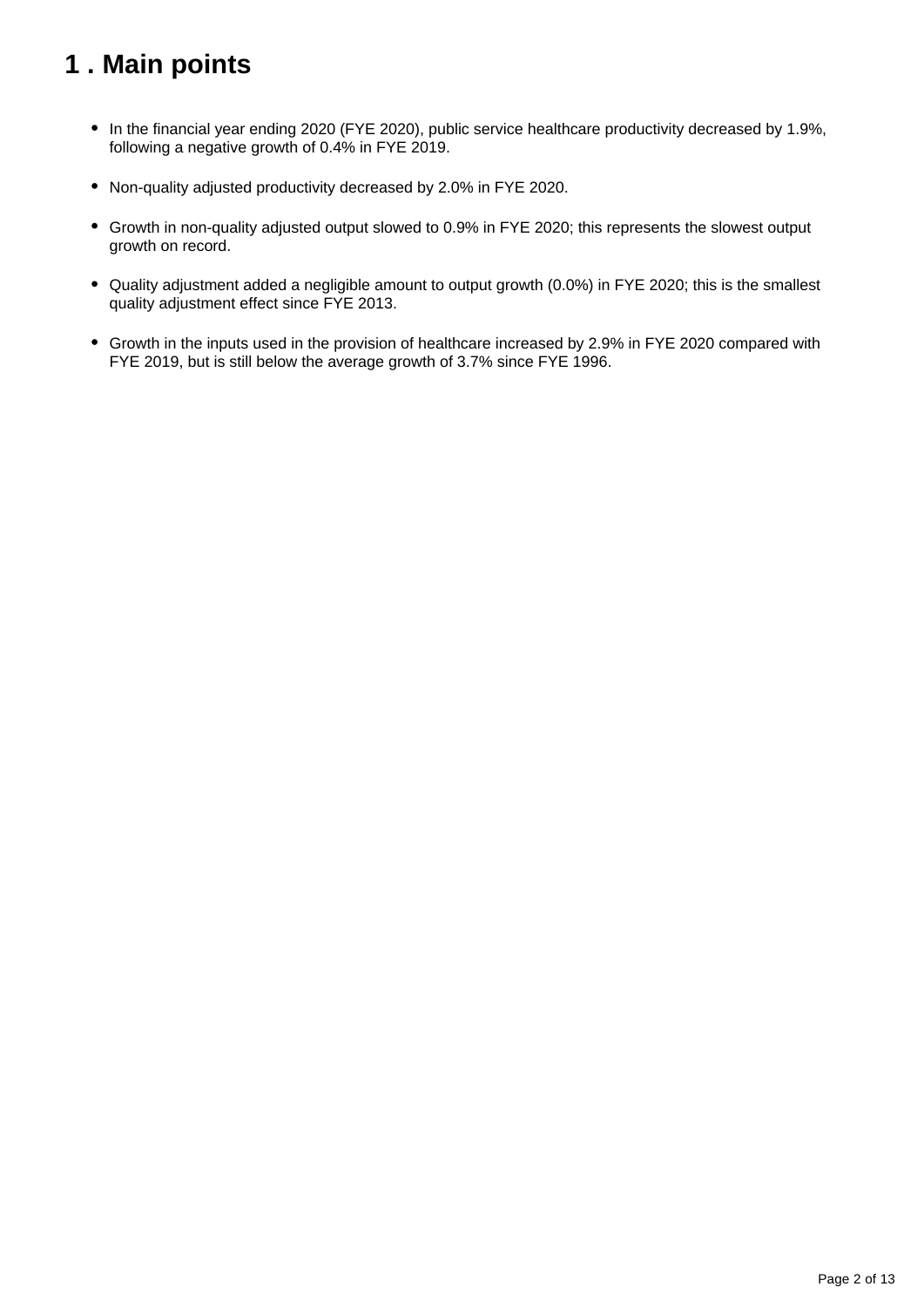# <span id="page-2-0"></span>**2 . Overview**

This article focuses on the inputs, output and productivity of public service healthcare for England on a financial year (April to March) basis. Updated figures for public service healthcare productivity for the UK are summarised in [Section 6](https://www.ons.gov.uk/economy/economicoutputandproductivity/publicservicesproductivity/articles/publicservicesproductivityestimateshealthcare/financialyearending2020#healthcare-productivity-for-the-uk-on-a-calendar-year-basis-2019) and additional information will be published in the forthcoming [Public service productivity: total, UK,](https://www.ons.gov.uk/releases/publicserviceproductivitytotaluk2019)  [2019](https://www.ons.gov.uk/releases/publicserviceproductivitytotaluk2019).

It should be noted that, in previous years, [NHS England's National Cost Collection \(NCC\)](https://www.england.nhs.uk/national-cost-collection/) has been used as the main data source to measure hospital and community healthcare services (HCHS) output. However, changes to data collections and challenges presented by the coronavirus (COVID-19) pandemic have affected the comparability of these data between the financial year ending 2019 (FYE 2019) and FYE 2020 for some services. As a result, alternative data sources have been introduced to estimate growth for some services within HCHS (additional information is included in the [Improved methods for total public service productivity: total, UK, 2019\)](https://www.ons.gov.uk/economy/economicoutputandproductivity/publicservicesproductivity/methodologies/improvedmethodsfortotalpublicserviceproductivitytotaluk2019). These results should therefore be read considering these changes.

Figures in this article cover until the end of FYE 2020, which includes the early impact of the coronavirus pandemic on the healthcare system.

Public service healthcare productivity fell by 1.9% in FYE 2020, as shown in Figure 1. Despite a small negative trend observed in FYE 2019, the fall in FYE 2020 is the biggest since FYE 2010.

Figure 1 also shows non-quality adjusted productivity, which decreased by 2% in FYE 2020.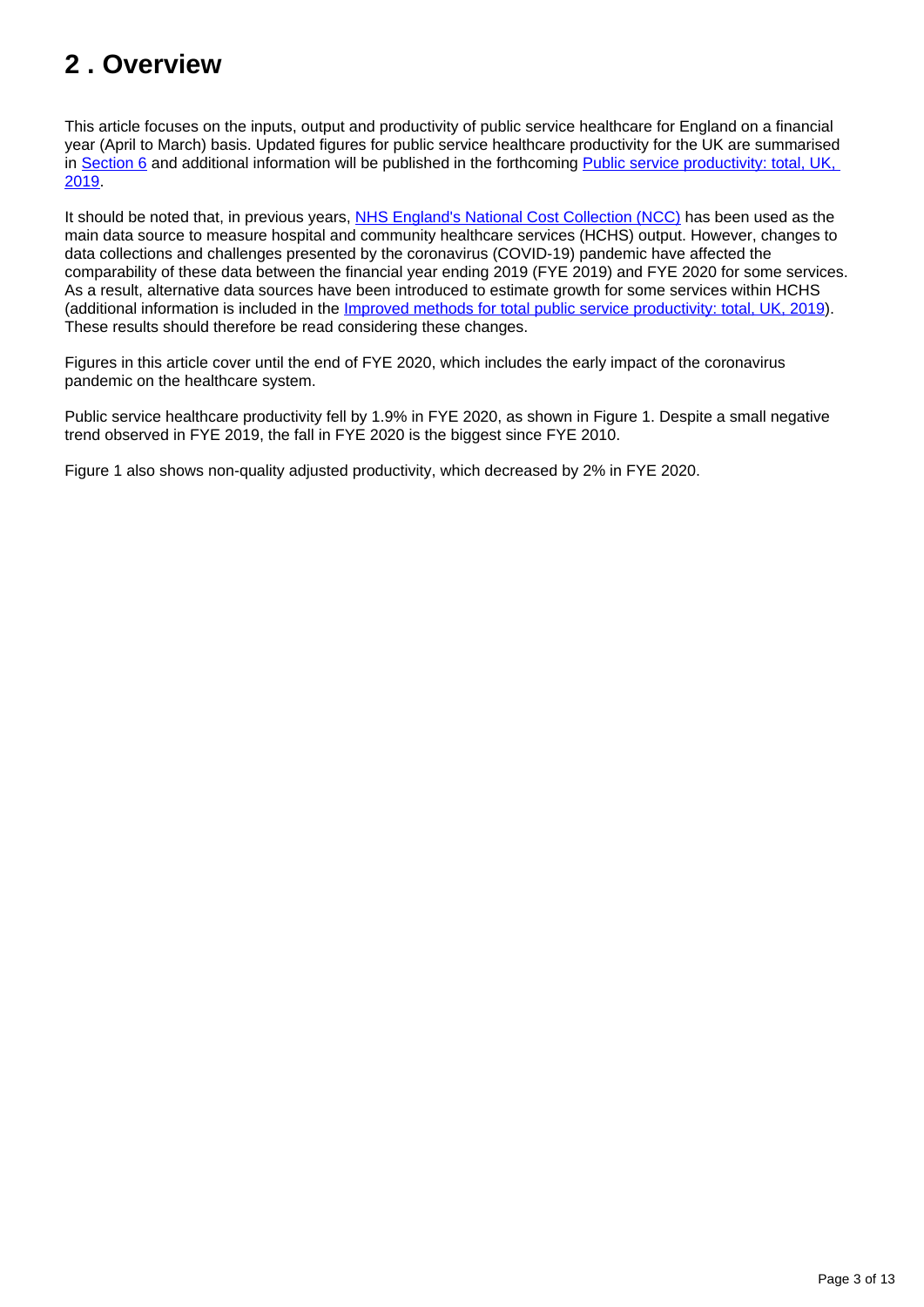#### **Figure 1: Public service healthcare quality and non-quality adjusted productivity decreased, respectively, by 1.9% and 2% in FYE 2020**

**Public service healthcare quality and quantity productivity indices, England, financial year ending (FYE) 1996 to FYE 2020**

### Figure 1: Public service requirity output and non-quality adjusted productivity decreased wies pectively, by 1.9% and 2% in FYE 2020

Public service healthcare quality and quantity productivity indices, England, financial year ending (FYE) 1996 to FYE 2020



#### **Source: Office for National Statistics – Public service productivity**

**Notes:**

- 1. Healthcare quantity output is quality adjusted (QA) from FYE 2002 onwards.
- 2. Quality growth may not match the difference in QA and quantity output growth because of rounding.

The fall in healthcare non-quality adjusted productivity in FYE 2020 was because of inputs growth of 2.9%, compared with slower non-quality adjusted output growth of 0.9%, as shown in Figure 2. In FYE 2019, inputs growth was slightly higher than non-quality adjusted output growth, respectively 2.6% and 1.8%.

Despite the recent falls in productivity, the average rate of growth over the past 10 years was stronger than that observed in the decade prior. Average non-quality adjusted productivity growth was 0.9% since FYE 2010, compared with 0.3% between FYE 2000 and FYE 2010.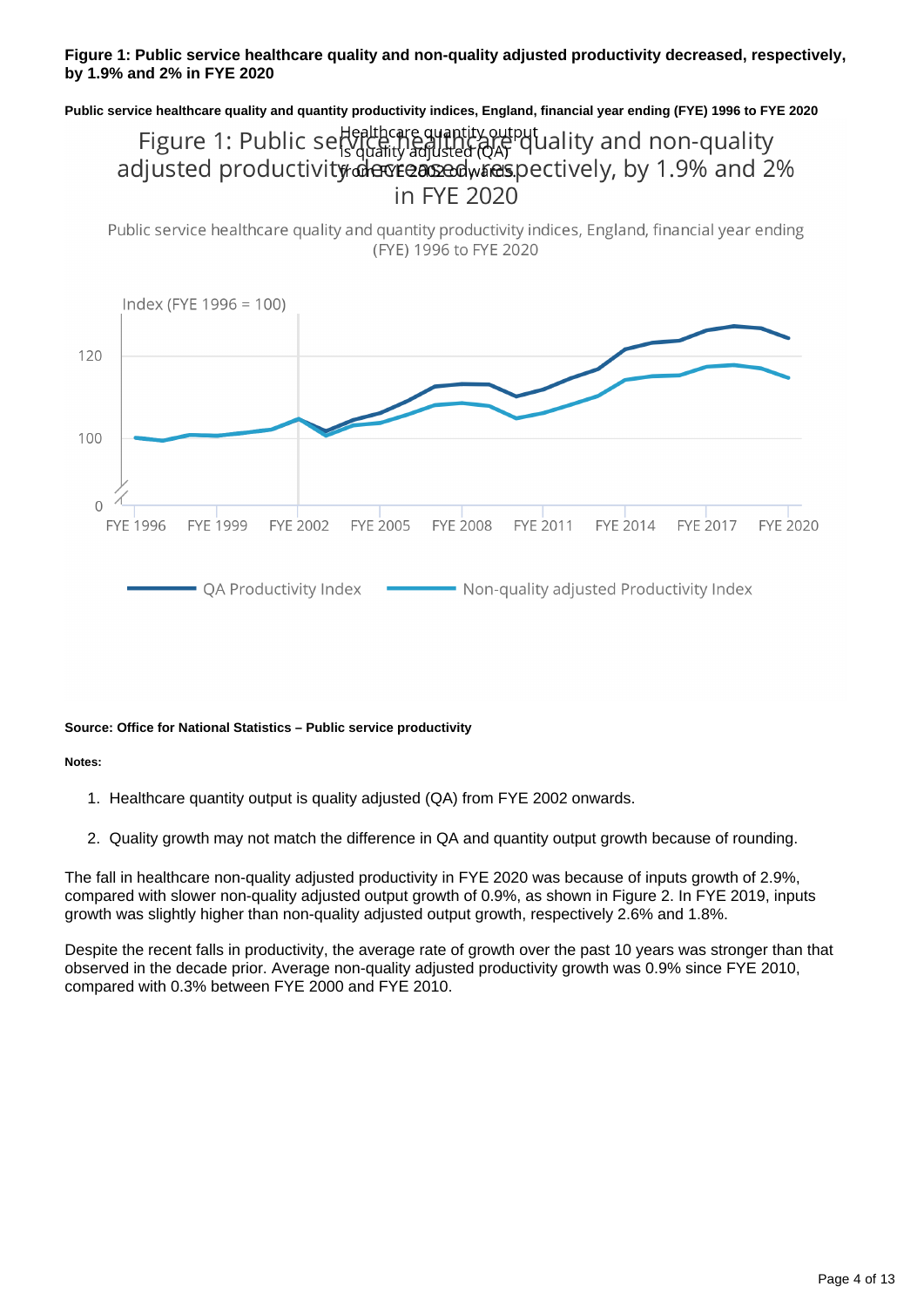#### **Figure 2: The non-quality adjusted productivity fall in FYE 2020 was because of faster inputs growth and slower output growth than seen in FYE 2019**

**Public service healthcare output, inputs and non-quality adjusted productivity growth, England, financial year ending (FYE) 1997 to FYE 2020**

Figure 2: The non-quality adjusted productivity fall in FYE 2020 was because of faster inputs growth and slower output growth than seen in FYE 2019

Public service healthcare output, inputs and non-quality adjusted productivity growth, England, financial year ending (FYE) 1997 to FYE 2020

| 10  | Percentage growth                                                                    |                 |                                 |          |                 |          |          |                 |          |
|-----|--------------------------------------------------------------------------------------|-----------------|---------------------------------|----------|-----------------|----------|----------|-----------------|----------|
|     |                                                                                      |                 | ومستشامل أبالتا فالتأر فالتأريب |          |                 |          |          |                 |          |
| -10 | FYF 1996                                                                             | <b>FYF 1999</b> | FYF 2002                        | FYF 2005 | <b>FYE 2008</b> | FYE 2011 | FYE 2014 | <b>FYE 2017</b> | FYF 2020 |
|     | • Quantity Output growth • Inputs growth<br>Non-quality adjusted productivity growth |                 |                                 |          |                 |          |          |                 |          |

**Source: Office for National Statistics – Public service productivity**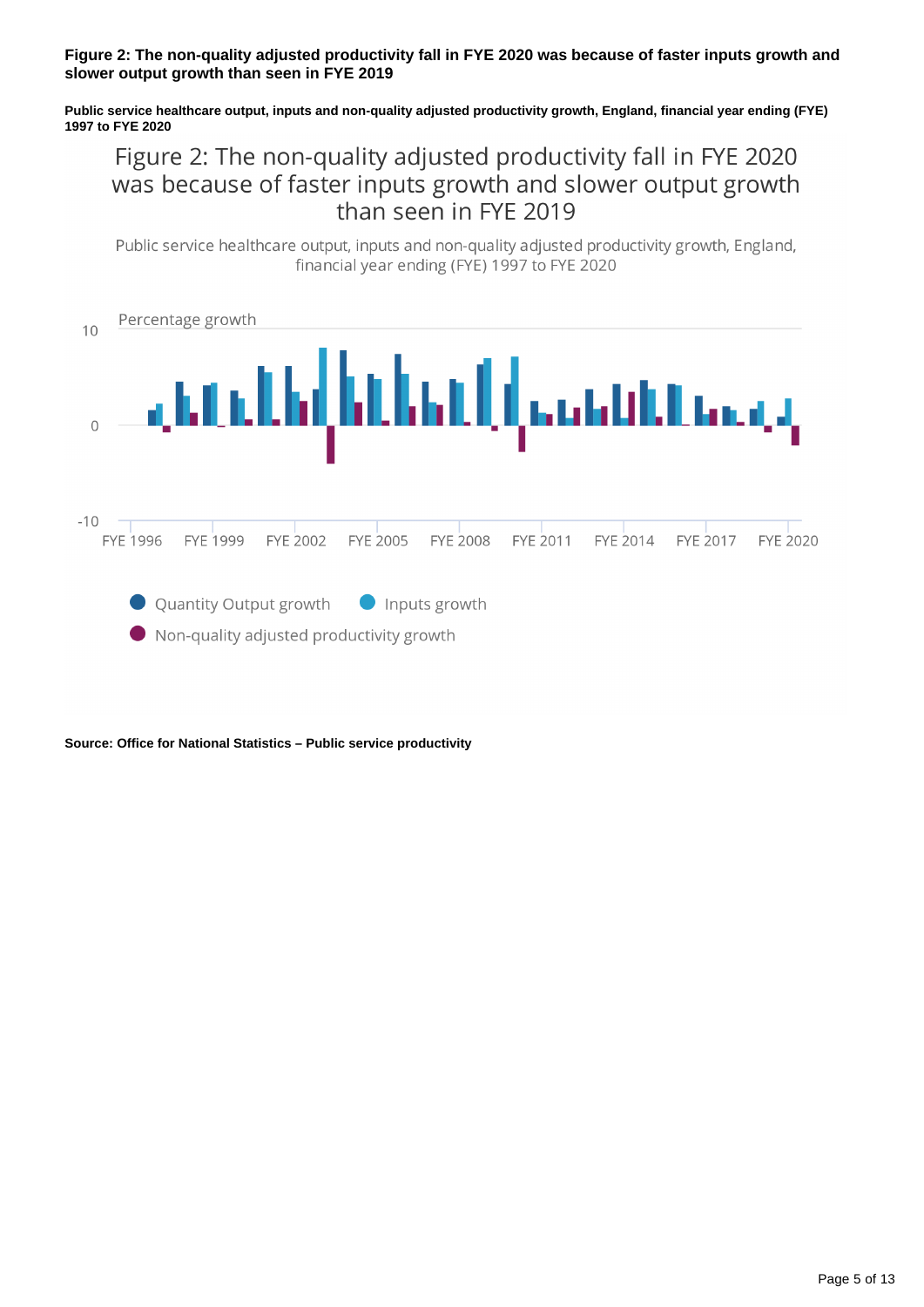# <span id="page-5-0"></span>**3 . Output quantity**

The quantity of healthcare output is measured using the number of individual healthcare activities performed, adjusted for total and working days and weighted by the cost of each activity. As a result of this weighting process, growth in treatments that are common and expensive have a greater effect on the output index than a similar rate of growth in treatments that are uncommon and low-cost. Our [methods article](https://www.ons.gov.uk/economy/economicoutputandproductivity/publicservicesproductivity/methodologies/sourcesandmethodsforpublicserviceproductivityestimates) and the Improved [methods for total public service productivity: total, UK, 2019](https://www.ons.gov.uk/economy/economicoutputandproductivity/publicservicesproductivity/methodologies/improvedmethodsfortotalpublicserviceproductivitytotaluk2019) describe the approach and the details of the components.

All components of output grew at a slower rate in financial year ending (FYE) 2020 compared with FYE 2019, as shown in Figure 3.

Hospital and community healthcare services (HCHS) output, which accounts for the majority of public service healthcare output, grew only 0.2% in FYE 2020, the slowest growth recorded in our data time series. The slowdown in growth relative to FYE 2019 reflects the negative growth in the follow-up outpatient attendance and the slower growth in other HCHS activities, including hospital outpatient first attendances. Publicly funded healthcare output from non-NHS providers grew by 3.3% in FYE 2020, following the consistent growth of last year (4%).

The smallest two components of output, GP-prescribed drugs and primary care services, show opposite trends. GP-prescribed drugs grew at 4.7% in FYE 2020, the fastest of the latest three years, although this was still below the average growth rate (of 7.1%) for this element since FYE 1996. However, primary care services output fell by 0.8% in FYE 2020.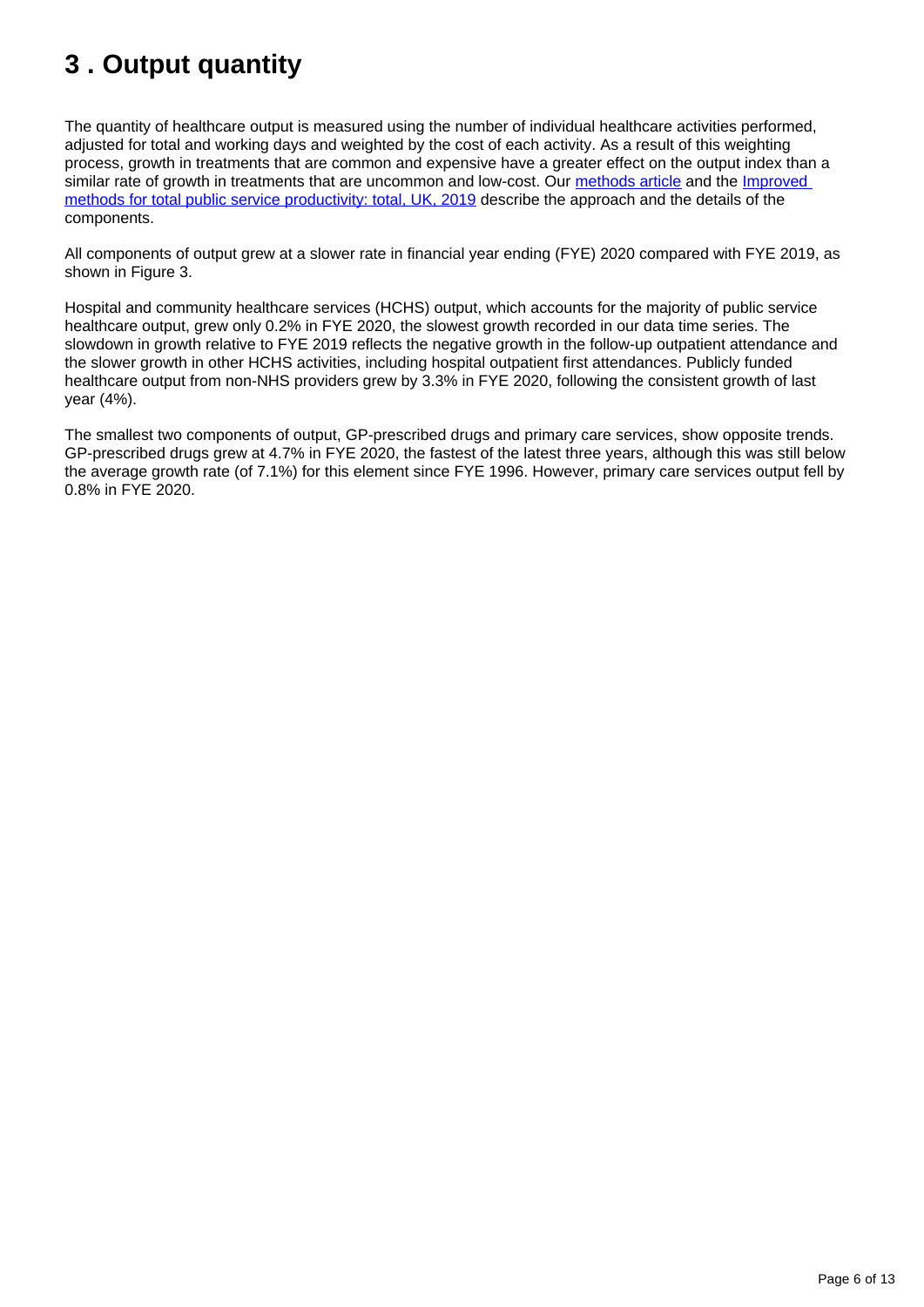#### **Figure 3: In FYE 2020, total output quantity growth was at its slowest rate since FYE 1997**

**Contributions to public service healthcare quantity output growth by component, England, financial year ending (FYE) 1997 to FYE 2020**

### Figure 3: In FYE 2020, total output quantity growth was at its slowest rate since FYF 1997

Contributions to public service healthcare quantity output growth by component, England, financial year ending (FYE) 1997 to FYE 2020



#### **Source: Office for National Statistics – Public service productivity**

#### **Notes:**

- 1. HCHS Hospital and Community Health Services.
- 2. Primary Care Services was called Family Health Services until the publication in 2019.
- 3. The sum of components of quantity output may not equal total output because of rounding.
- 4. The contribution to growth for each component depends on both its growth rate and its weight in total output.
- 5. Excludes quality adjustment.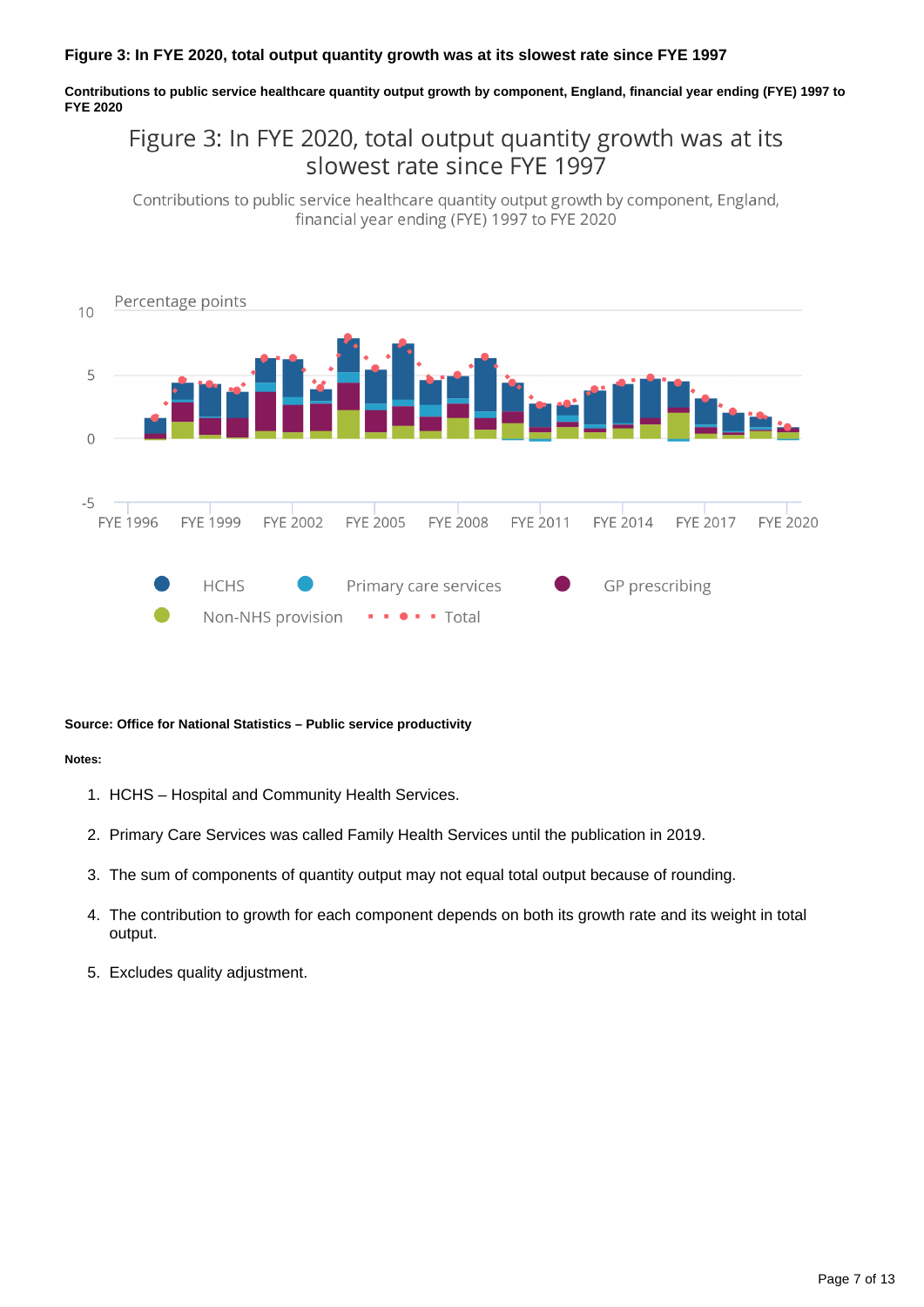# <span id="page-7-0"></span>**4 . Output quality**

Healthcare quantity output is adjusted for changes in the quality of the service from the financial year ending (FYE) 2002 onwards. More information is available in our [guide,](https://www.ons.gov.uk/economy/economicoutputandproductivity/publicservicesproductivity/articles/aguidetoqualityadjustmentinpublicserviceproductivitymeasures/2019-08-07) while details of the quality adjustment used for healthcare output can be found in [Quality adjustment of public service health output: current method](https://webarchive.nationalarchives.gov.uk/20160106223636/http:/www.ons.gov.uk/ons/guide-method/method-quality/specific/public-sector-methodology/articles/quality-adjustment-of-public-service-health-output--current-method.pdf) (PDF, 152KB).

In FYE 2020, the quality adjustment added a negligible amount to output growth (0.0%), the lowest since FYE 2013.

After adjusting for quality, output growth in FYE 2020 was 0.9%, which is the slowest growth since the beginning of the data series.

#### **Figure 4: Adjusting for quality did not change growth in output in FYE 2020**

**Public service healthcare quantity and quality adjusted output growth rates, England, financial year ending (FYE) 1997 to FYE 2020**

# Figure 4: Adjusting for deathcare quantity output hange growth in output

Public service healthcare quantity and quality adjusted output growth rates, England, financial vear ending (FYE) 1997 to FYE 2020



#### **Source: Office for National Statistics – Public service productivity**

**Notes:**

- 1. Healthcare quantity output is quality adjusted (QA) from FYE 2002 onwards.
- 2. Quality growth may not match the difference in QA and quantity output growth because of rounding.

Quality adjusted output growth within hospital and community health services (HCHS) is greater than non-quality adjusted output growth.

Overall, the impact of quality adjustment has a positive impact on productivity, however, the impact is small when compared with previous years.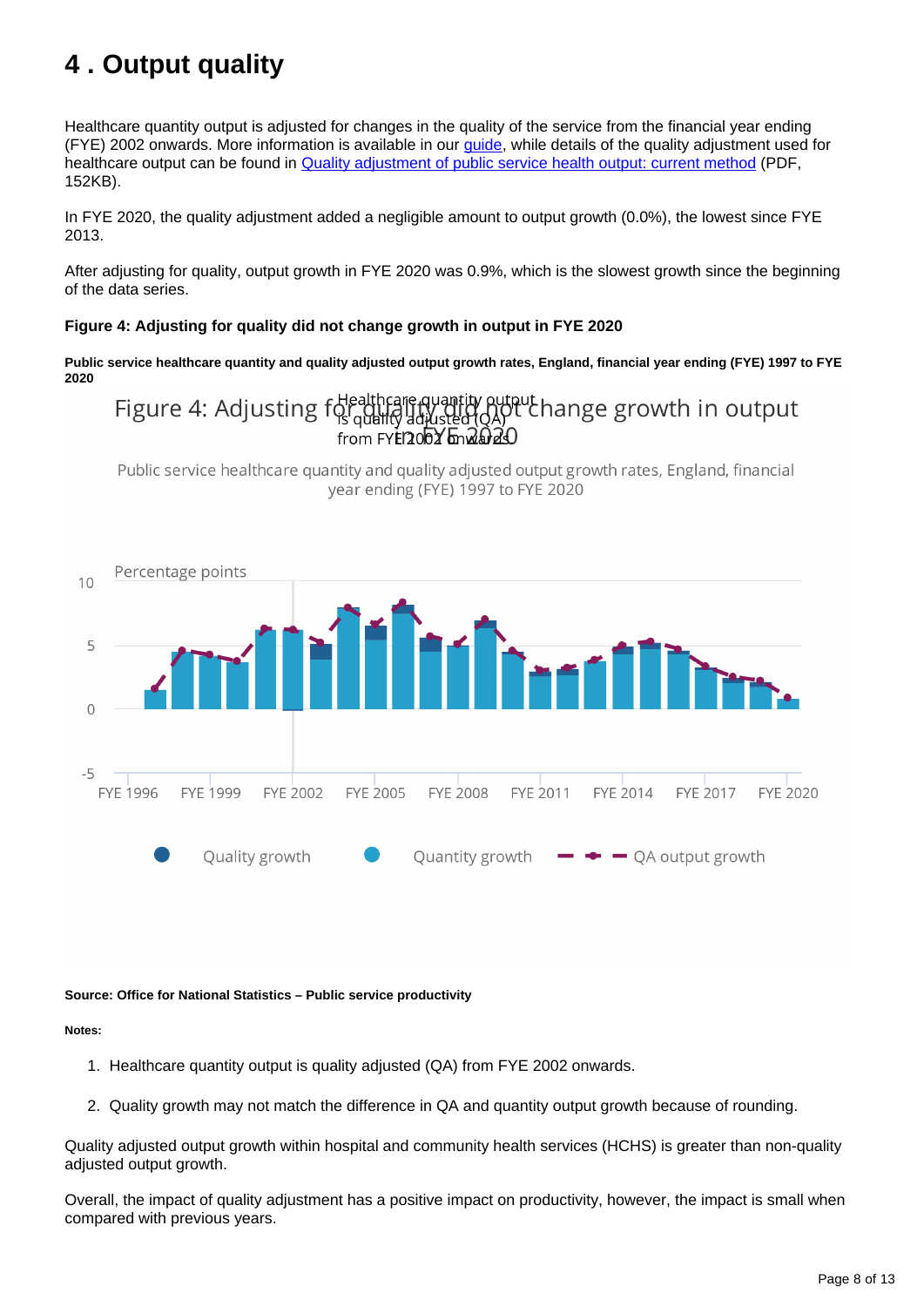# <span id="page-8-0"></span>**5 . Inputs**

Inputs in the public service healthcare productivity measure are broken down into [three components.](https://www.ons.gov.uk/economy/economicoutputandproductivity/publicservicesproductivity/methodologies/methodologicaldevelopmentstopublicserviceproductivityhealthcare2021update#brief-summary-of-public-service-healthcare-productivity)

Figure 5 shows total inputs growth and how growth in each component contributes to the growth in overall inputs.

In the financial year ending (FYE) 2020, inputs grew by 2.9%, the highest since FYE 2016, but below the 3.7% average growth for the whole data time series. Inputs growth in FYE 2020 was driven by both labour, and goods and services. Goods and services inputs grew by 2.7%, at a similar level to FYE 2019. Labour inputs increased by 3.3% in FYE 2020, growing at a faster pace than in the previous year.

#### **Figure 5: Inputs growth of 2.9% in FYE 2020 was higher than the previous three years, but below the average growth of the whole data time series of 3.7%**

**Public service healthcare inputs quantity growth by component, England, financial year ending (FYE) 1996 to FYE 2020**

### Figure 5: Inputs growth of 2.9% in FYE 2020 was higher than the previous three years, but below the average growth of the whole data time series of 3.7%

Public service healthcare inputs quantity growth by component, England, financial year ending (FYE) 1996 to FYE 2020



#### **Source: Office for National Statistics – Public service productivity**

**Notes:**

- 1. Figure 5 shows the inputs growth by component after weighting by their share of total expenditure.
- 2. Growth of components may not sum to overall growth because of rounding.

Growth in labour inputs was because of an increase in full-time equivalent staff numbers. It should be noted, however, that not all workers in the NHS are classified in the labour measure. Agency staff are included in goods and services as they are not employees of the health service. In contrast, NHS bank staff have been included in the labour measure since FYE 2016.

Goods and services inputs growth reflect the increase in intermediate consumption of supplies and services used by healthcare providers, including gloves and syringes.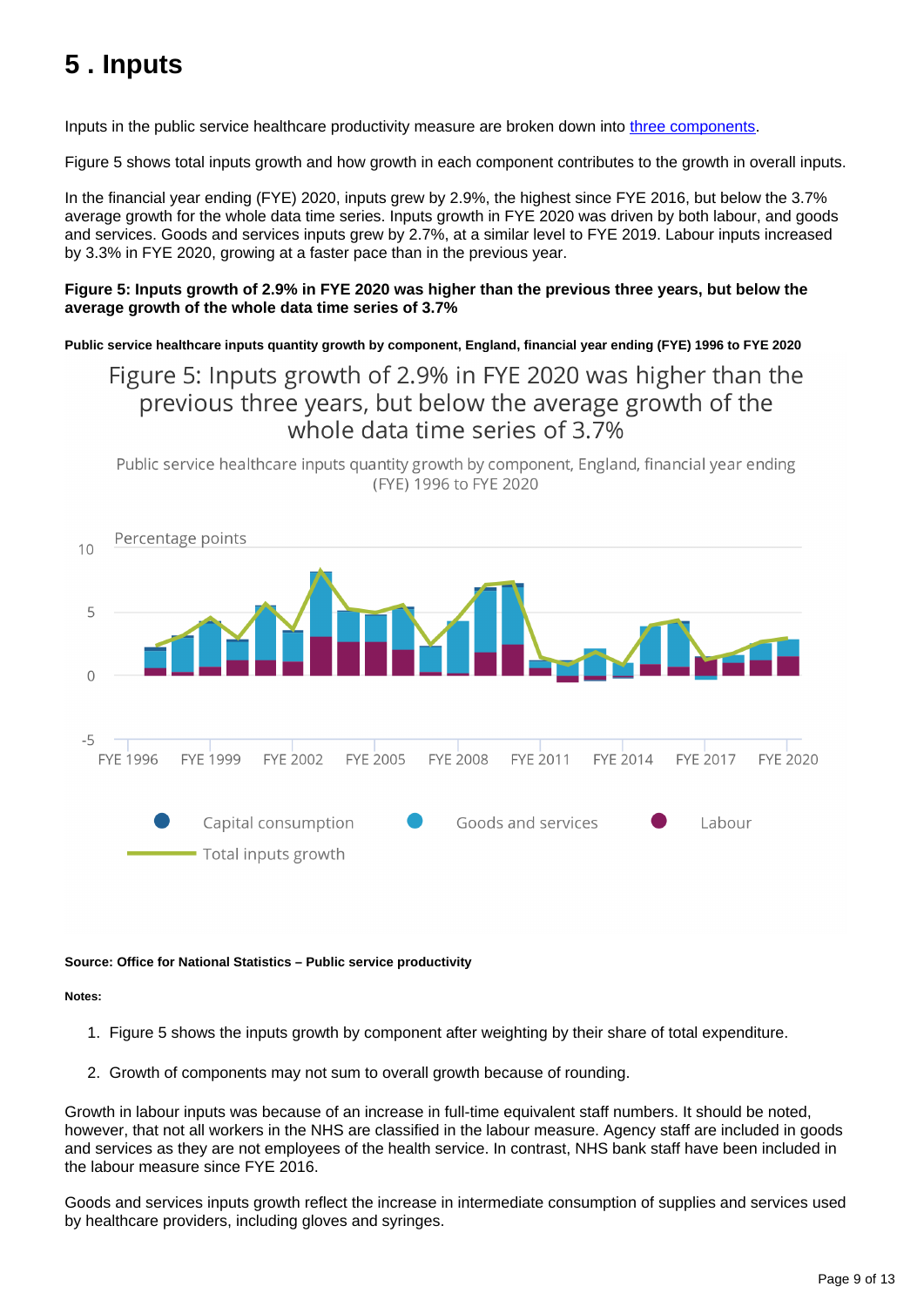# <span id="page-9-0"></span>**6 . Healthcare productivity for the UK on a calendar year basis (2019)**

We also produce public service healthcare productivity statistics on the UK, on a calendar year basis. It should be noted that the England financial year and the UK calendar year measures cannot be directly compared. This also means that the trend in productivity for Wales, Scotland and Northern Ireland cannot be calculated from the differences between the two measures.

Figure 6 shows the inputs, output, and non-quality adjusted productivity series for the UK on a calendar year basis. The growth is very similar to the England financial year basis. UK healthcare non-quality adjusted productivity fell by 1.7% in 2019, as inputs grew faster than output.

#### **Figure 6: Public service healthcare productivity for the UK on a calendar year basis fell in 2019**

#### **Public service healthcare output, inputs and productivity indices, UK, 1995 to 2019**

### Figure 6: Public service healthcare productivity for the UK on a calendar year basis fell in 2019

Public service healthcare output, inputs and productivity indices, UK, 1995 to 2019



#### **Source: Office for National Statistics – Public service productivity**

More information on public service healthcare productivity statistics on the UK will be included in Public service [productivity: total, UK, 2019](https://www.ons.gov.uk/releases/publicserviceproductivitytotaluk2019).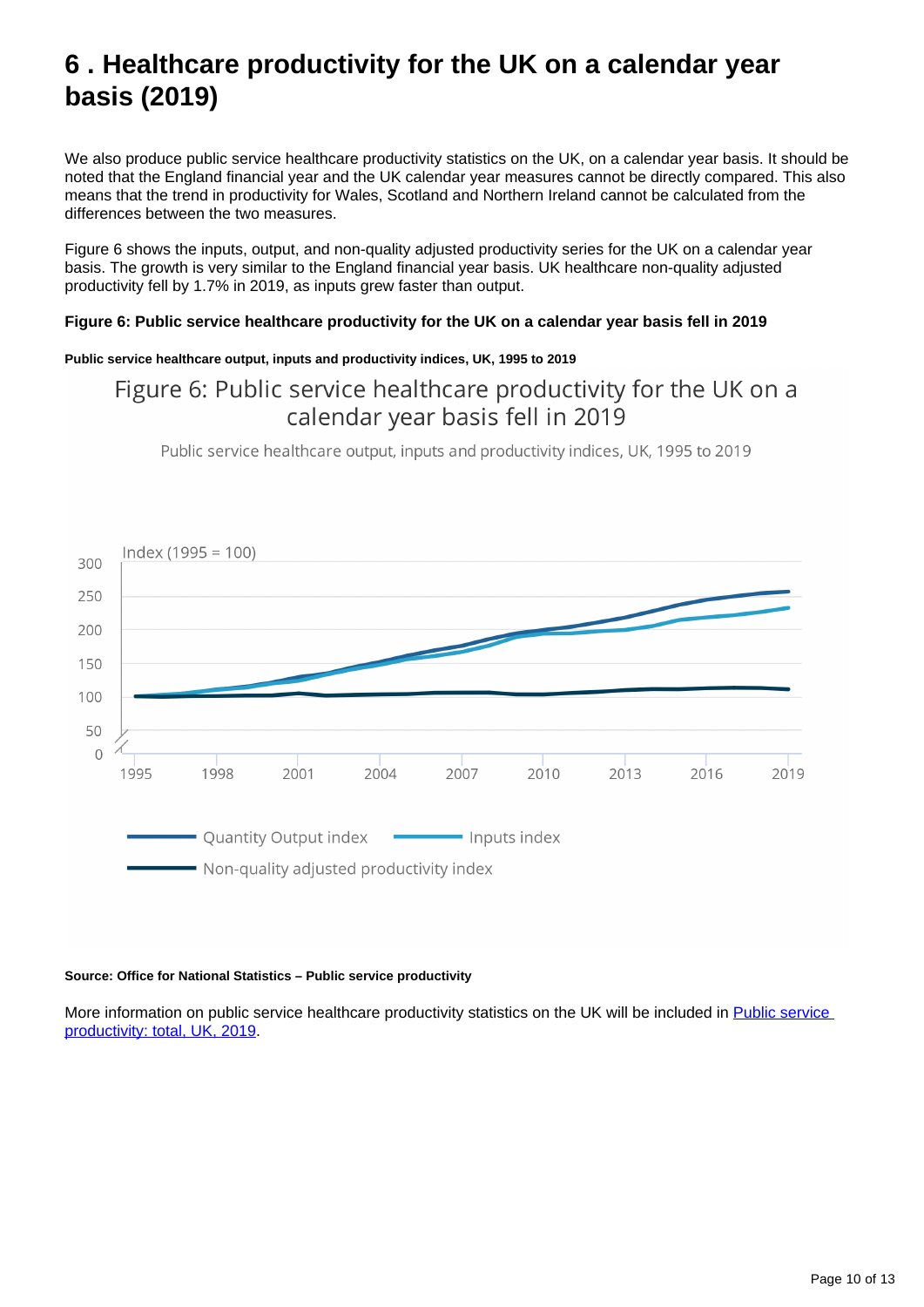# <span id="page-10-0"></span>**7 . Public service productivity estimates: healthcare data**

[Public service productivity estimates: healthcare, England](https://www.ons.gov.uk/economy/economicoutputandproductivity/publicservicesproductivity/datasets/publicserviceproductivityestimateshealthcareengland)

Dataset | Released 21 January 2022

Public service healthcare growth rates and indices for inputs, quality and non-quality adjusted output and productivity, Totals and components, for England, financial years ending 1996 to 2020.

# <span id="page-10-1"></span>**8 . Glossary**

### **Inputs**

Inputs are resources used to produce healthcare services. Inputs are different from expenditure and instead are expressed in volume terms, so an increase in staff pay will not increase inputs, but an increase in staff numbers will. Inputs can be measured directly, such as by cost-weighted staff numbers or indirectly, using appropriately deflated expenditure.

### **Public service healthcare productivity**

Productivity is a measure of the amount of service provided (which can be either quality-adjusted or non-qualityadjusted output) for the quantity of inputs used. "Public service" relates to the fact that all healthcare services paid by the public sector are included in this measure.

### **Quality adjustment**

In line with the [recommendations of the Atkinson Review \(PDF, 1.08MB\),](http://www.ons.gov.uk/ons/guide-method/method-quality/specific/public-sector-methodology/articles/atkinson-review-final-report.pdf) a quality adjustment is applied to the estimate of healthcare quantity output to control for the success of the service in meeting selected outcomes. For more information see **Quality adjustment of public service health output: current method.** 

### **Quantity output**

The quantity of output is the amount of healthcare services provided and is mostly measured using the number of healthcare activities performed, weighted by the cost of each activity.

### **Weighting**

Weighting refers to the relative importance of changes in individual inputs or output components to changes in the overall inputs or output index. The weight assigned is usually based on cost and so an increase of one hip replacement will have a greater effect on output growth respectively than one outpatient consultation.

# <span id="page-10-2"></span>**9 . Data sources and quality**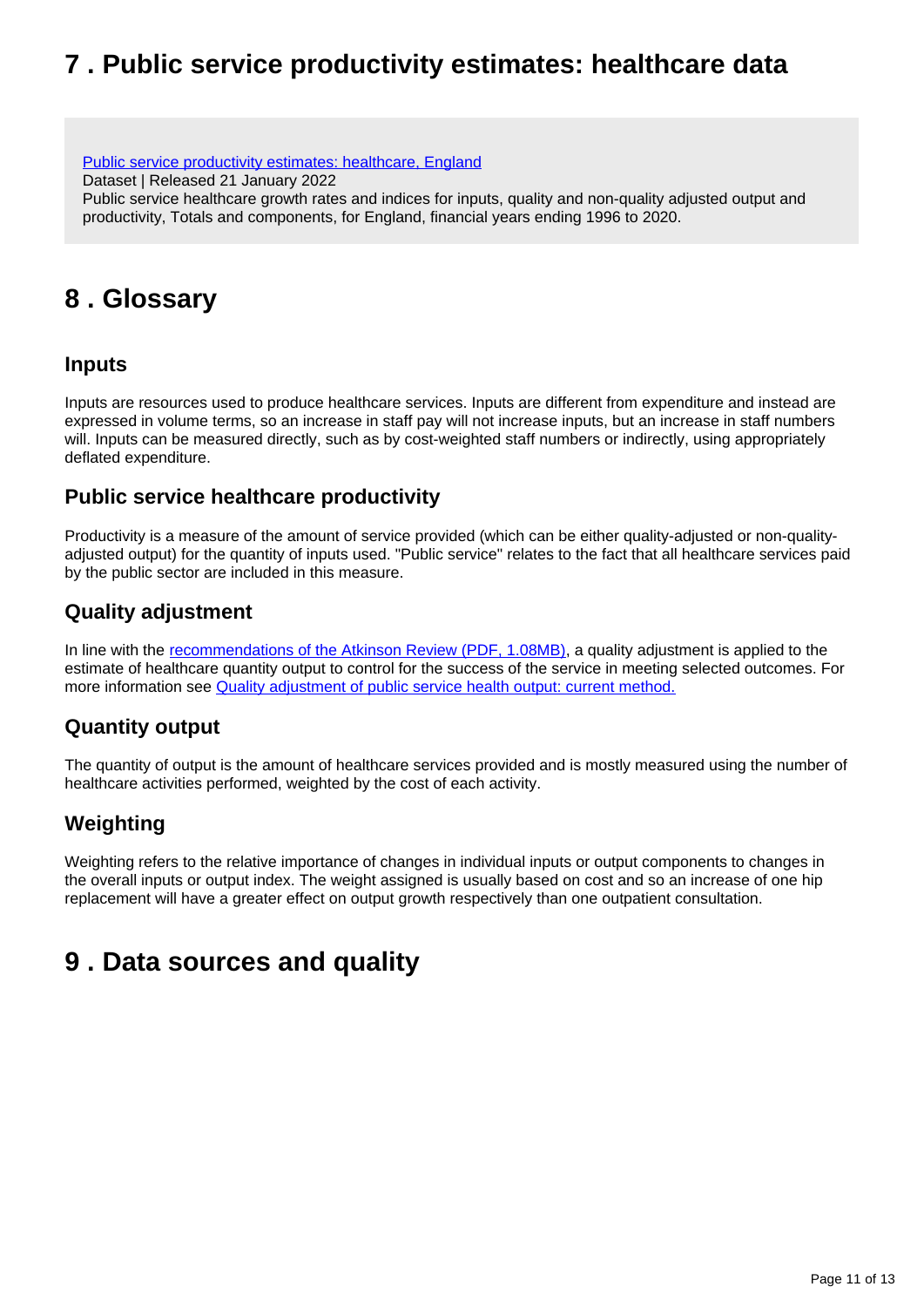### **Methods summary**

Public service healthcare productivity is estimated by comparing growth in the total quantity of healthcare output provided (adjusted for quality where possible) with growth in the total quantity of inputs used. If output growth exceeds input growth, productivity increases, meaning that more output is being produced for each unit of input. Conversely, if input growth exceeds output growth, then productivity will fall.

Volume output in public service sectors such as healthcare is mainly measured using a cost-weighted activity index (CWAI). This calculates the change in the number of activities undertaken, weighting each activity by its cost such that an increase of one unit of activity for a high-cost activity has a greater effect on the output than an increase of one unit of activity for a low-cost activity.

Output is divided into four broad components:

- hospital and community health services (HCHS)
- primary care services, formerly known as Family Health Services (FHS)
- GP prescribing, otherwise known as community dispensed prescriptions
- non-NHS provision

Inputs are also calculated on a volume basis and consist of three main components:

- labour, which is mainly measured through a Laspeyres cost-weighted labour index (CWLI), which uses the growth in full-time equivalent staff numbers weighted by their cost, in a similar manner to quantity output
- intermediate consumption of goods and services used in the provision of healthcare, such as gloves and syringes (this category includes agency staff), which is calculated using expenditure deflated by relevant deflators
- consumption of fixed capital, covering the cost of depreciation of capital goods (items that are anticipated to be in use for a year or more, such as buildings and vehicles) over time

More quality and methodology information on strengths, limitations, appropriate uses, and how the data were created is available in the **public service productivity: healthcare QMI** (Quality and Methodology Information). The last methodological changes are explained in the *Improved methods for total public service productivity: total, UK,* [2019.](https://www.ons.gov.uk/economy/economicoutputandproductivity/publicservicesproductivity/methodologies/improvedmethodsfortotalpublicserviceproductivitytotaluk2019)

### **Acknowledgements**

The authors of this publication are Jon Gardner, Richard McFerran, Sanjana Arora and Sara Zella.

With particular thanks to James Lewis, James Cooper, Elizabeth Anigiobi, Thomas Prendergast, Joyeeta Biswas, for their significant contribution to this work.

The authors would like also to thank Adriana Castelli, James Gaughan and Anastasia Arabadzhyan from the University of York for the provision of quality adjustment data and comments, and colleagues from the Department of Health and Social Care, NHS England and NHS Improvement, NHS Wales, Northern Ireland Executive, Scottish Government and Welsh Government.